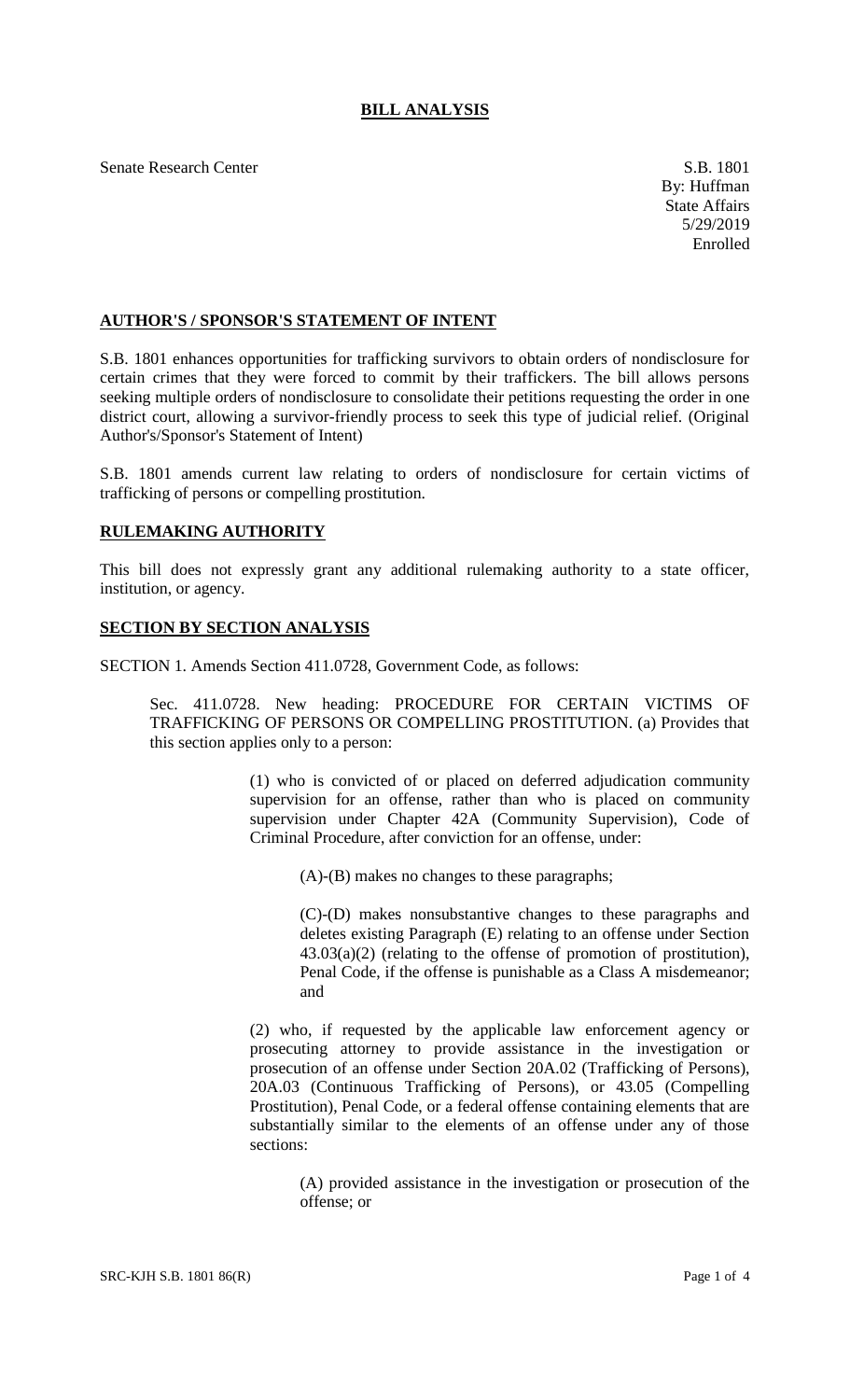(B) did not provide assistance in the investigation or prosecution of the offense due to the person's age or a physical or mental disability resulting from being a victim of an offense described by this subdivision, rather than with respect to whom the conviction is subsequently set aside by the court under Article 42A.701 (Reduction or Termination of Community Supervision Period), Code of Criminal Procedure.

(b) Authorizes a person described by Subsection (a) who satisfies the requirements of Section 411.074(b) (relating to persons prohibited from being granted an order of nondisclosure), rather than 411.074 (Required Conditions For Receiving an Order of Nondisclosure) to petition the court that convicted the person or placed the person on deferred adjudication community supervision for an order of nondisclosure of criminal history record information under this section, notwithstanding any other provision of this subchapter (Order of Nondisclosure of Criminal History Record Information) or Subchapter F (Criminal History Record Information) on the grounds that the person committed the offense solely as a victim of an offense under Section 20A.02, 20A.03, or 43.05, Penal Code, rather than as a victim of trafficking of persons.

(b-1) Creates Subdivision (3) from existing text and requires a petition under Subsection (b) to:

(1) be in writing;

(2) allege specific facts that, if proved, would establish that the petitioner committed the offense described by Subsection (a)(1) solely as a victim of an offense under Section 20A.02, 20A.03, or 43.05, Penal Code; and

(3) assert that if the person has previously submitted a petition for an order of nondisclosure under this section, the person has not committed an offense described by Subsection  $(a)(1)$  on or after the date on which the person's first petition under this section was submitted, rather than assert that the person seeking an order of nondisclosure under this section has not previously received an order of nondisclosure under this section.

(b-2) Requires the clerk of the court, on the filing of the petition under Subsection (b), to promptly serve a copy of the petition and any supporting document on the appropriate office of the attorney representing the state. Requires any response to the petition by the attorney representing the state to be filed not later than the 20th business day after the date of service under this subsection.

(b-3) Authorizes a person convicted of or placed on deferred adjudication community supervision for more than one offense described by Subsection (a)(1) that the person committed solely as a victim of an offense under Section 20A.02, 20A.03, or 43.05, Penal Code, to file a petition for an order of nondisclosure of criminal history record information under this section with respect to each offense, and to request consolidation of those petitions, in a district court in the county where the person was most recently convicted or placed on deferred adjudication community supervision as described by this subsection. Requires the court, on receipt of a request for consolidation, to consolidate the petitions and exercise jurisdiction over the petitions, regardless of the county in which the offenses described by Subsection (a)(1) occurred. Requires the clerk of the court, in addition to the clerk's duties under Subsection (b-2), for each offense that is the subject of a consolidated petition and that occurred in a county other than the county in which the court consolidating the petitions is located, to promptly serve a copy of the consolidated petition and any supporting document related to the applicable offense on the appropriate office of the attorney representing the state on behalf of the other county. Authorizes each attorney representing the state who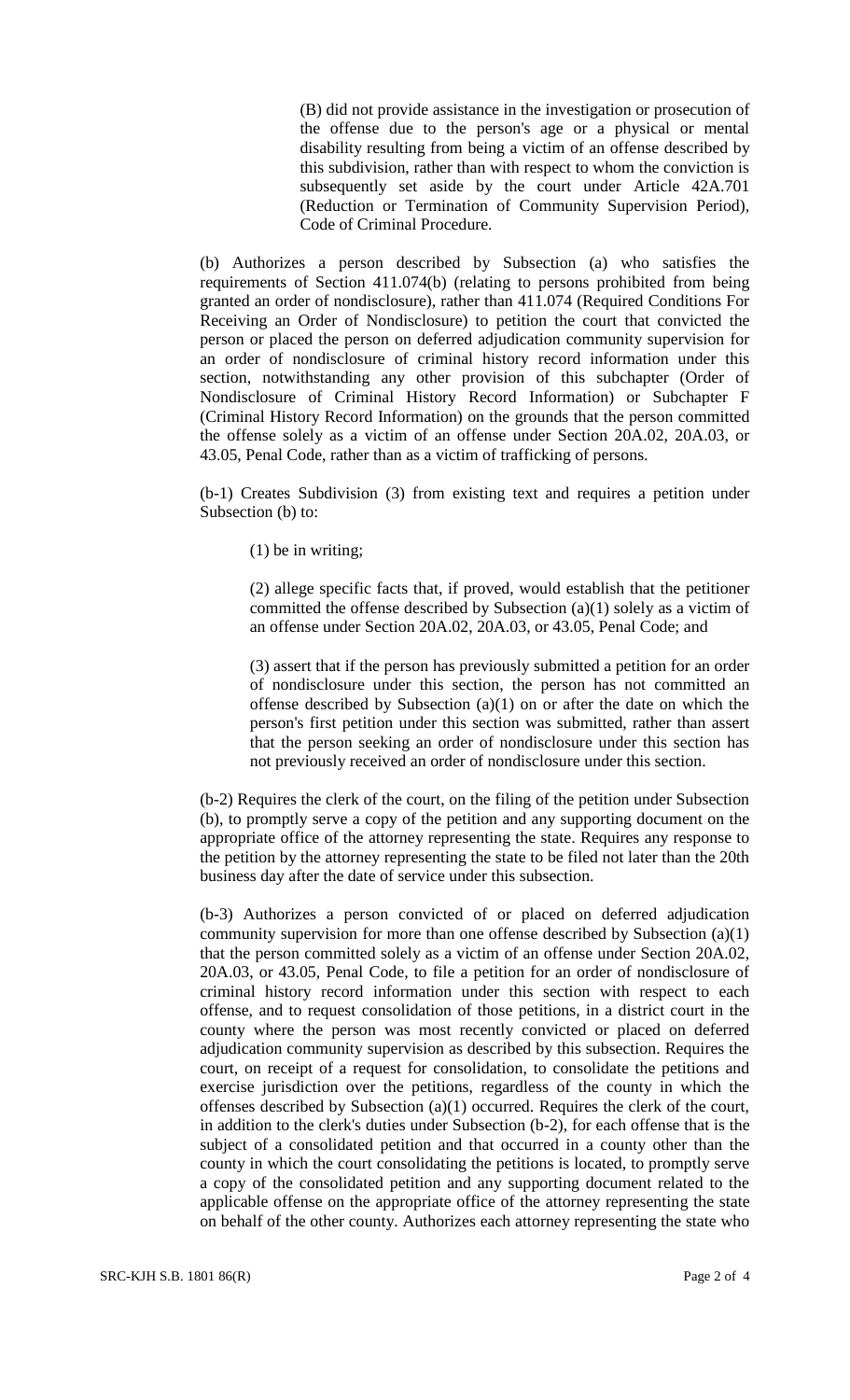receives a copy of a consolidated petition under this subsection to file a response to the petition in accordance with Subsection (b-2).

(b-4) Requires a district court that consolidates petitions under Subsection (b-3) to allow an attorney representing the state who receives a petition involving an offense that was committed outside the county in which the court is located to appear at any hearing regarding the consolidated petition by telephone or video conference call.

(c) Requires the court having jurisdiction over the petition, after notice to the state and an opportunity for a hearing, rather than requiring that the court after notice to the state, an opportunity for a hearing, a determination by the court that the person has not previously received an order of nondisclosure under this section, and a determination by the court that the person committed the offense solely as a victim of trafficking of persons and that issuance of the order is in the best interest of justice, to issue an order prohibiting criminal justice agencies from disclosing to the public criminal history record information related to the offense if the court determines that:

(1) the person committed the offense described by Subsection (a)(1) solely as a victim of an offense under Section 20A.02, 20A.03, or 43.05, Penal Code;

(2) if applicable, the person did not commit another offense described by Subsection  $(a)(1)$  on or after the date on which the person's first petition for an order of nondisclosure under this section was submitted; and

(3) issuance of the order is in the best interest of justice. Deletes existing text relating to the offense for which the defendant was placed on community supervision as described by Subsection (a).

(c-1) Authorizes the court, in determining whether a person committed an offense described by Subsection (a)(1) solely as a victim of an offense under Section 20A.02, 20A.03, or 43.05, Penal Code, to consider any order of nondisclosure previously granted to the person under this section.

(d) Authorizes a person to petition the applicable court, rather than the court that placed the person on community supervision, for an order of nondisclosure of criminal history record information under this section only on or after the first anniversary of the date the person:

(1) completed the sentence, including any term of confinement imposed and payment of all fines, costs, and restitution imposed; or

(2) received a dismissal and discharge under Article 42A.111 (Dismissal and Discharge), Code of Criminal Procedure, if the person was placed on deferred adjudication community supervision. Deletes existing text relating to the date the person's conviction is set aside as described by Subsection (a).

SECTION 2. Amends Article 56.021, Code of Criminal Procedure, by adding Subsection (e), as follows:

(e) Entitles a victim of an offense under Section 20A.02, 20A.03, or 43.05, Penal Code, to be informed that the victim is authorized to petition for an order of nondisclosure of criminal history record information under Section 411.0728, Government Code, if the victim:

(1) has been convicted of or placed on deferred adjudication community supervision for an offense described by Subsection (a)(1) of that section; and